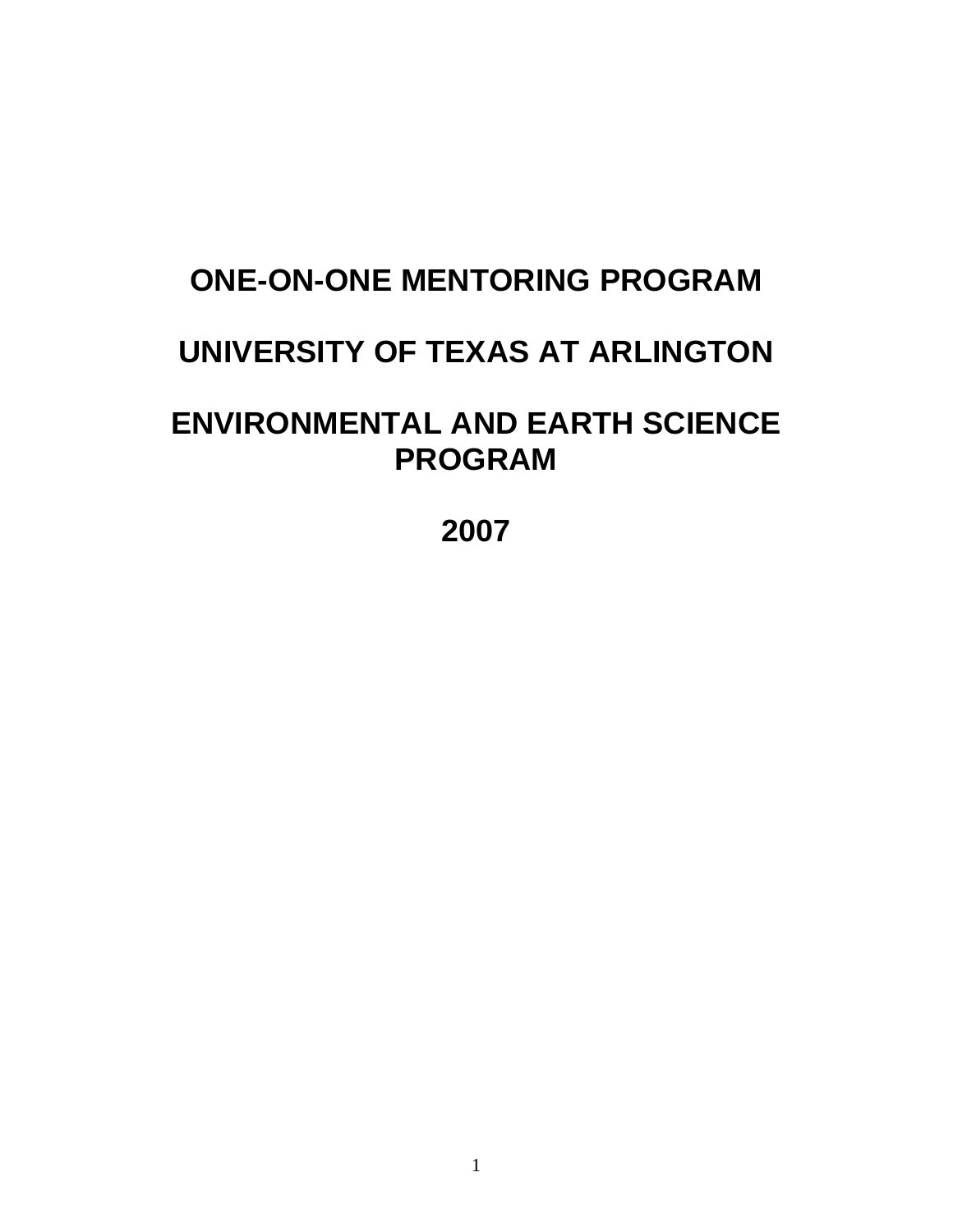# **One on One Mentoring**

# **Table of Contents**

| <b>Section 1</b> | <b>Introduction and Overview</b>              |
|------------------|-----------------------------------------------|
| <b>Section 2</b> | <b>Benefits to Mentor/Protégé</b>             |
| <b>Section 3</b> | <b>Mentoring Relationships and Commitment</b> |
| <b>Section 4</b> | <b>Getting Started</b>                        |
| <b>Section 5</b> | <b>Managing Constructive Feedback</b>         |
| <b>Section 6</b> | <b>Protégé/ Mentor Checklist</b>              |
| <b>Section 7</b> | <b>Application and Assignment of Mentors</b>  |
| <b>Section 8</b> | <b>Protégé Application Form</b>               |
| <b>Section 9</b> | <b>Mentor Application Form</b>                |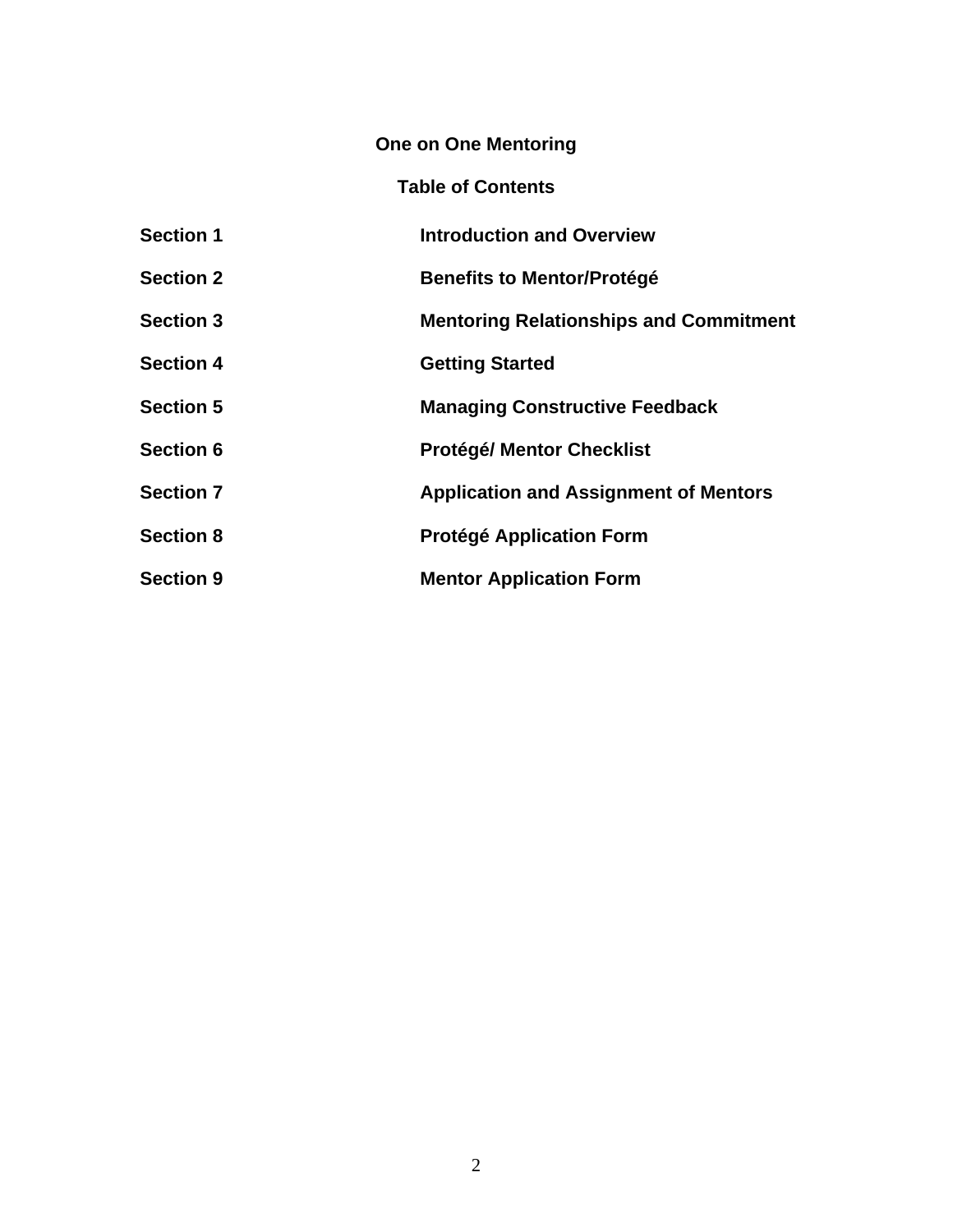### **Section One: Introduction and Overview**

The one-on-one mentoring program within the Environmental and Earth Science Program is designed to provide valuable opportunities for growth and learning for both the protégé and the mentor outside of the traditional classroom learning environment. The one-year program provides an opportunity to enhance skills, explore career opportunities and ideas and to begin or enhance the establishment of a network of colleagues.

Mentoring is different from coaching or sponsoring. It is rather an opportunity for two-way learning and an opportunity to focus on the protégé's growth and development needs. Where coaching or sponsoring is directed by the more seasoned professional, mentoring is initiated by and led by the protégé. Mentoring is:

- An equal partnership with two-way learning and communication
- Driven by the protégé
- A path to clearly defined goals, roles, expectations and timeframes
- A way to value and leverage diversity
- A way to establish personal and professional relationships

Mentoring is not:

- A guarantee of a job
- Coaching or sponsoring
- Driven or directed by the mentor

Like all worthwhile endeavors and relationships, each member will get out of the experience what he or she has invested in the relationship. The mentoring relationship is an opportunity to learn and grow. We hope you will take this opportunity and run with it!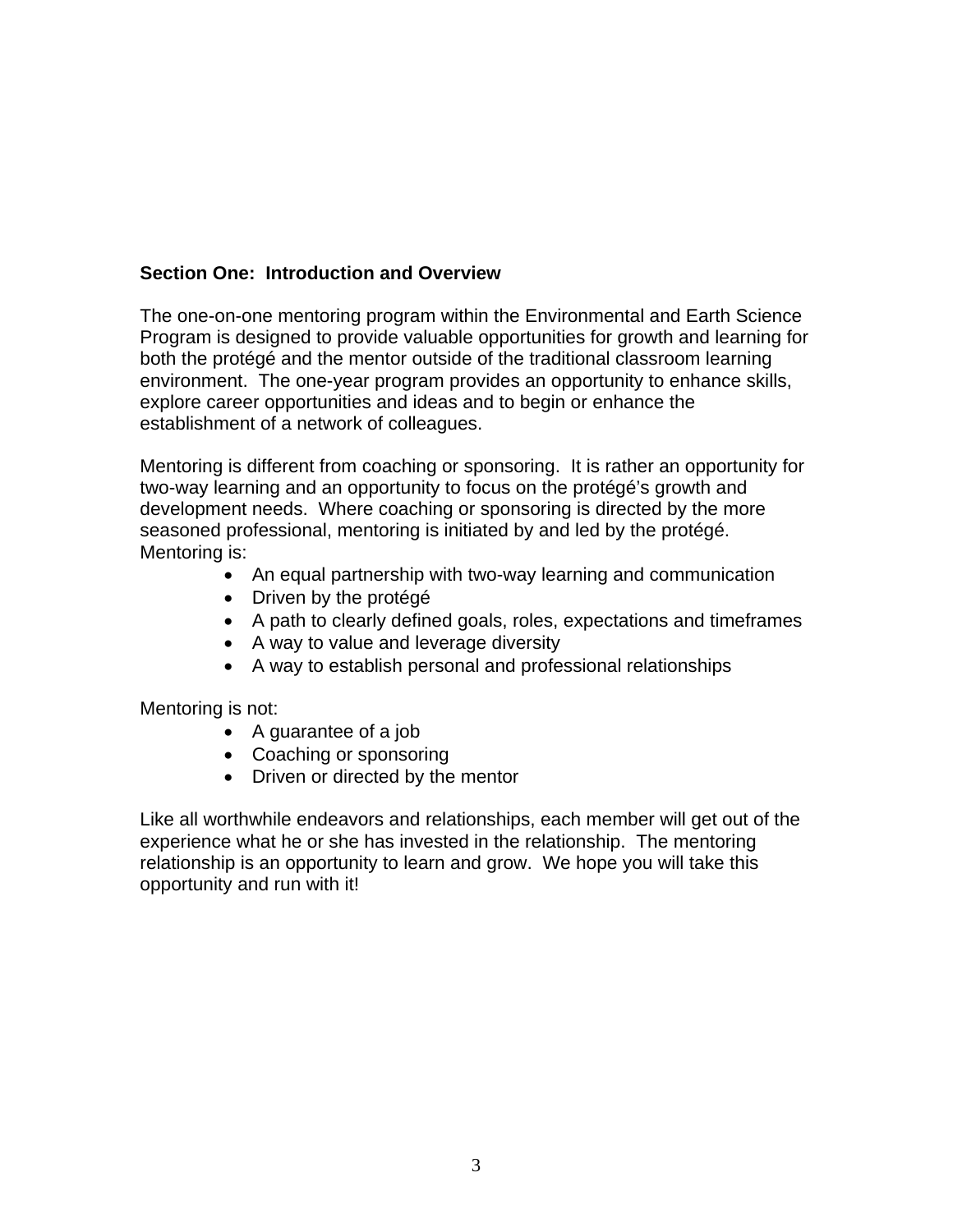## **Section Two: Benefits to Mentor/Protégé**

### **Benefits to the Protégé**

The Protégé receives guidance and insight into various aspects of the business environment through a one-on-one interactive relationship. In addition, he/she may receive the following benefits:

- First-hand opportunities to learn
- Review goals and aspirations in a secure forum
- Share information, knowledge and expertise
- Expand network of resources
- Discuss feedback in a non-threatening environment

### **Benefits to the Mentor**

.

- Gain insight into new ideas and issues from future leaders
- Contribute to the development of a career
- Show an appreciation to diverse thought, skills and ideas
- Guide Protégé to various levels of insight and higher-level thinking
- Understand and clarify the Protégé's needs and values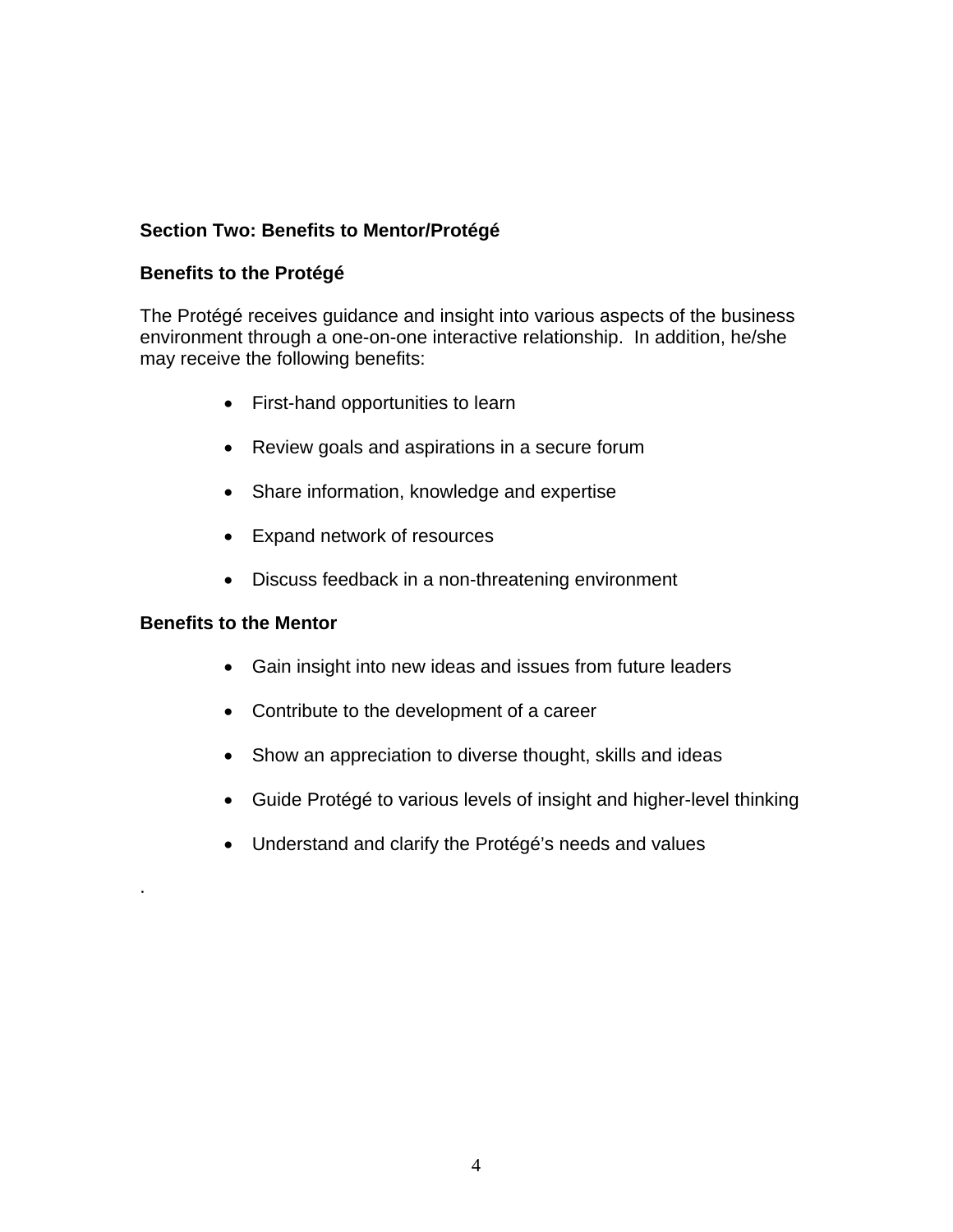### **Section Three: Mentoring Relationship and Commitment**

A successful Protégé and Mentor relationship is a co-learning process that allows both Protégé and Mentor to develop new talents, hone leadership skills and build self-awareness. Mentoring relationships require considerable dedication and commitment on the part of the participants. Like any relationship, the value you derive, will be directly proportional to the effort, time and attention you put into it.

As the "driver" of the relationship, the Protégé is expected to initiate contact with the Mentor to schedule meetings and begin the introductory process. The first meeting should focus on setting goals and objectives for the year-long commitment, and in getting to know one another. After the relationship is under way, it is perfectly acceptable for the Mentor to initiate meetings, but it is understood that the Protégé drives the goals and direction of the relationship.

Building a meaningful partnership will require time, patience and commitment on the part of both team members. This cultivation and fostering of growth will mainly be based on trust and mutual respect. Responsibility for a successful relationship lies with both the Mentor and Protégé, as this is a mutual learning experience.

### **Characteristics of Successful Mentor/Protégé Pairings**

- Be honest, open and trustworthy
- Maintain confidentiality
- Be the "real" you
- Follow up on commitments
- Be accessible and available be an active participant, not a spectator
- Define roles, objectives and expectations at the beginning of the relationship
- Make the most of opportunities encourage risk taking
- Practice patient and active listening
- Offer encouragement and realism
- Encourage recognition of strengths and build on uniqueness
- Be consistent in communication with each other
- Encourage assertive, probing questioning
- Be flexible and adaptable in attitude and action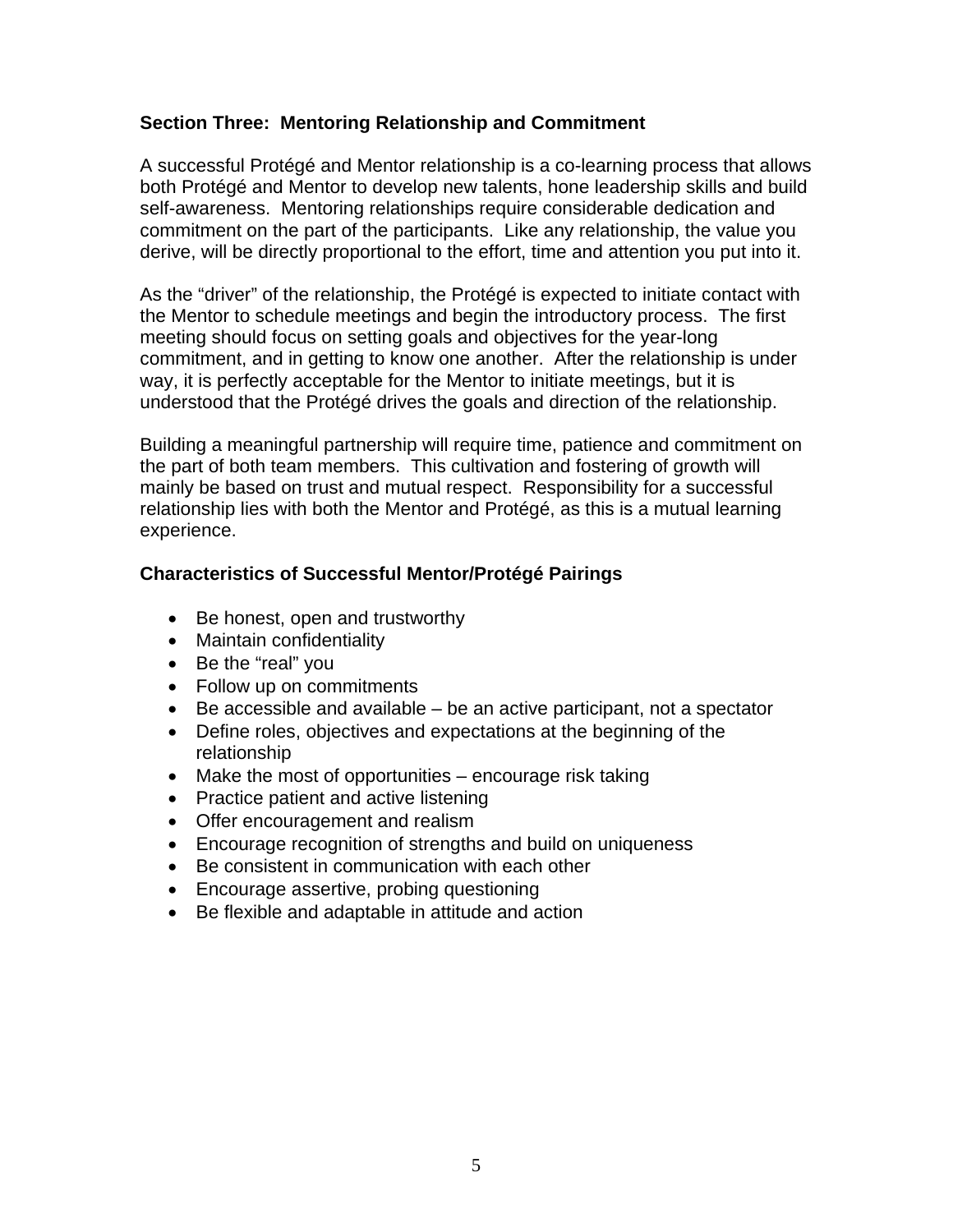### **Section Four: Getting Started**

### **Define Roles**

- The roles of the Protégé and Mentor are separate and distinct. It is important to define these roles, expectations, and actions at the beginning of the relationship.
- As the driver of the relationship, the Protégé will initiate much of the interaction
- The Protégé generally sets the agenda, is willing, able and committed to furthering his/her growth, communicates and provides feedback, asks questions, listens, accepts advice, takes advantage of opportunities and exchanges ideas with the Mentor
- The Mentor acts as listener, observer, advisor, confident, and facilitator.

### **Establish Action Plans & Set Goals**

- This is the first and most important activity as it will set the tone and direction of the relationship.
- These are set, communicated and tracked by the Protégé
- These will be the basis of strategies, observations, tools and feedback for both team members
- The action plan and goals should include:
	- o Expected level of commitment (time, activities, etc)
	- o Performance standards
	- o Realistic expectations
	- o Identify gaps and learning opportunities
	- o Determine goals and desired outcomes with definitive timelines
	- o Define scope of meetings and establish boundaries for the relationship

### **Establish Boundaries and a Trusting Relationship**

- What is discussed in the relationship is strictly confidential throughout the relationship and after it is ended
- Each partnership should establish boundaries for the relationship at the inception. These boundaries should be honored and not changed unless both parties agree.

Forms are provided below to guide this process. Although it is not necessary to fill these out, the Mentor and Protégé should recognize and discuss the issues raised, so that the experience is beneficial for both parties.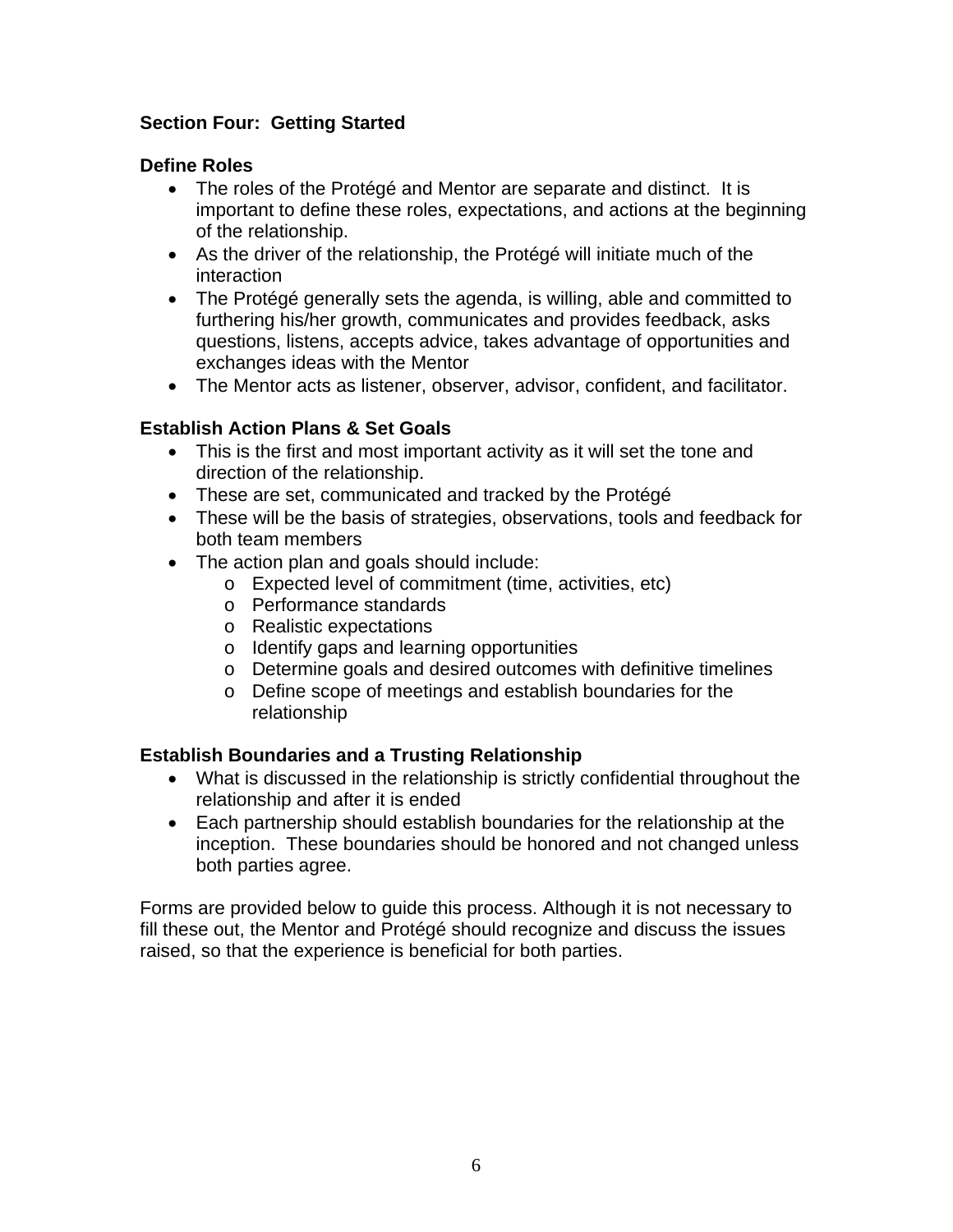# **Setting Goals**

For the one-year commitment, it is recommended that the Protégé set 3 to 5 goals. These should be concise, measurable, realistic and attainable.

| Protégé          | <b>Mentor</b> |
|------------------|---------------|
| Goal:            |               |
| <b>Strategy:</b> |               |
| <b>Action:</b>   |               |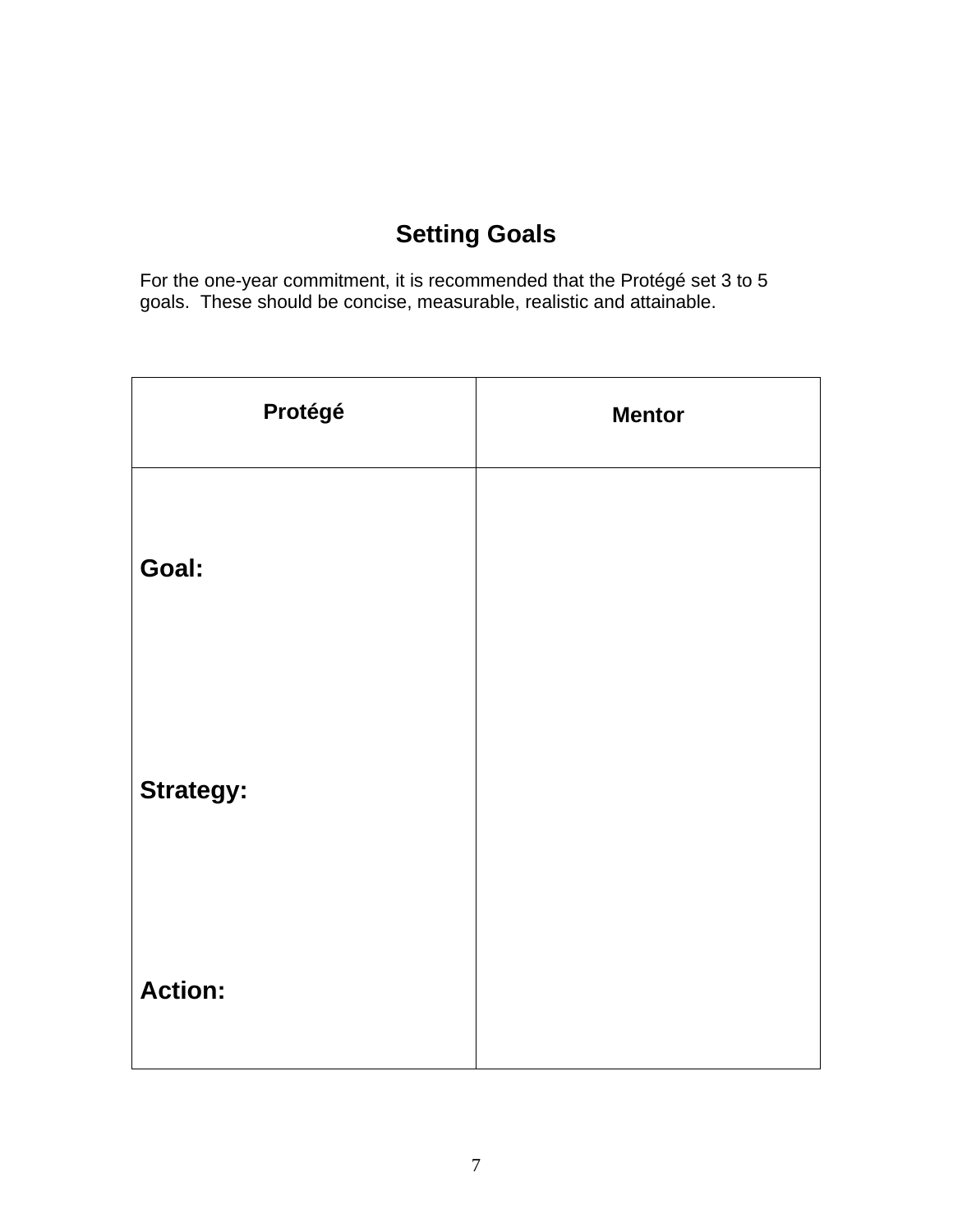# **Action Plan**

From your goal setting, the Protégé develops the action plan. The Protégé and Mentor collaborate on dates for completion and expected results

| <b>Development</b><br>Plan | <b>Activity</b> | <b>Completion Date</b> | <b>Results</b> |
|----------------------------|-----------------|------------------------|----------------|
|                            |                 |                        |                |
|                            |                 |                        |                |
|                            |                 |                        |                |
|                            |                 |                        |                |
|                            |                 |                        |                |
|                            |                 |                        |                |
|                            |                 |                        |                |
|                            |                 |                        |                |
|                            |                 |                        |                |
|                            |                 |                        |                |
|                            |                 |                        |                |
|                            |                 |                        |                |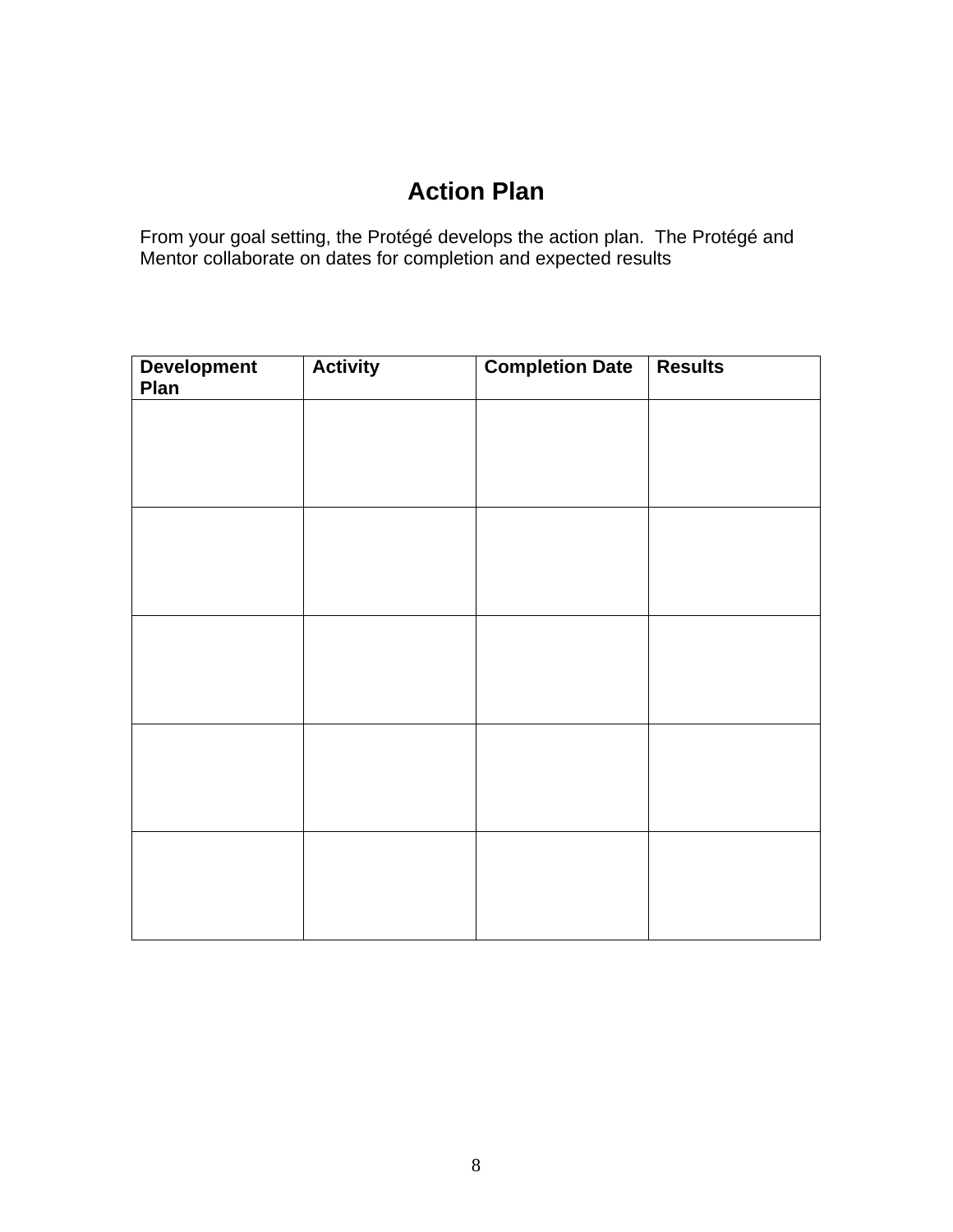**Defining Roles and Responsibilities** 

**1) What are your expectations of your role as Protégé/ Mentor?** 

**2) What are your expectations of your Protégé's/ Mentor's role?** 

**3) How do your expectations compare?** 

# **Your Collaborative Description of Roles**

# **Protégé role:**

- **1.**
- **2.**
- **3.**

## **Mentor role:**

- **1.**
- **2.**
- **3.**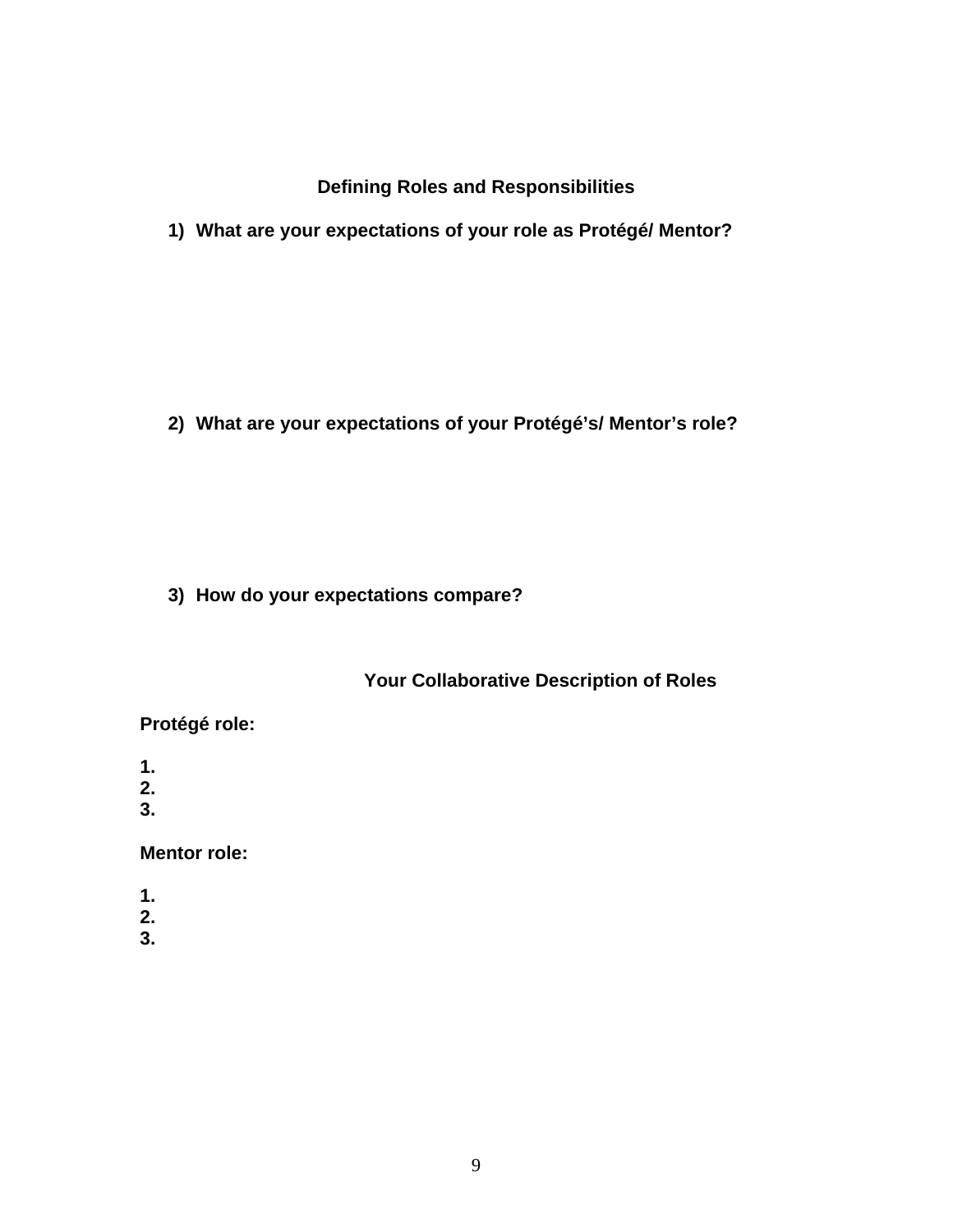## **The Trust Relationship and Boundary Setting**

The mentoring relationship is built on trust between the partners. As information is shared and confidences extended, it is imperative that adherence to the established boundaries of confidentiality be maintained.

Each team may want to discuss the boundaries established for the relationship and document them here.

## **Boundaries**

**1.** 

**2.** 

**3.** 

**\_\_\_\_\_\_\_\_\_\_\_\_\_\_\_\_\_\_\_\_\_ \_\_\_\_\_\_\_\_\_\_\_\_\_\_\_\_\_\_\_\_\_\_\_**  Protégé Mentor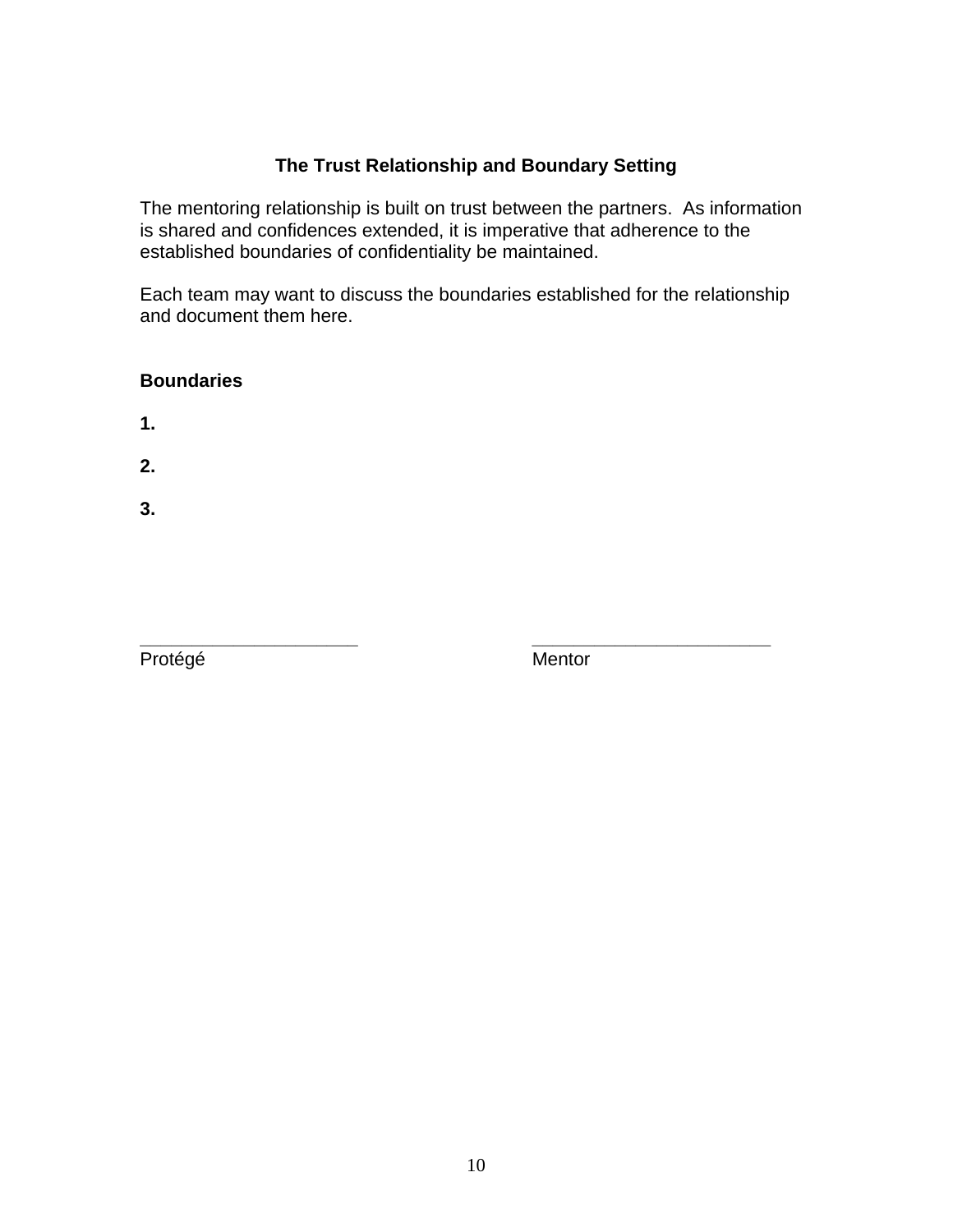### **Section Five: Managing Constructive Feedback**

Feedback is an important element in the success of effective and open communication. Constructive feedback allows both the Protégé and Mentor to share information-specific, issue-focused observations. Both the Protégé and Mentor should provide feedback during the mentoring process.

Characteristics of effective feedback are:

- Timely, consistent and on-going
- Honest and sincere, avoiding right or wrong conclusions
- Constructive, not critical, defusing defensive reactions
- Advisory, providing guidance for future actions and behaviors
- Flexible, recognizing differences in individual styles and ways of doing things
- Recognizes observations can be accepted or rejected
- Reinforces accountability for adhering to standards and expectations
- Influences and initiates commitment to beneficial behaviors and /or actions that can be realistically changed
- Focuses on actions and behaviors rather than the individual, and only those actions that can be realistically changed
- Encourages discussion and dialogue around the feedback in a nonthreatening secure environment.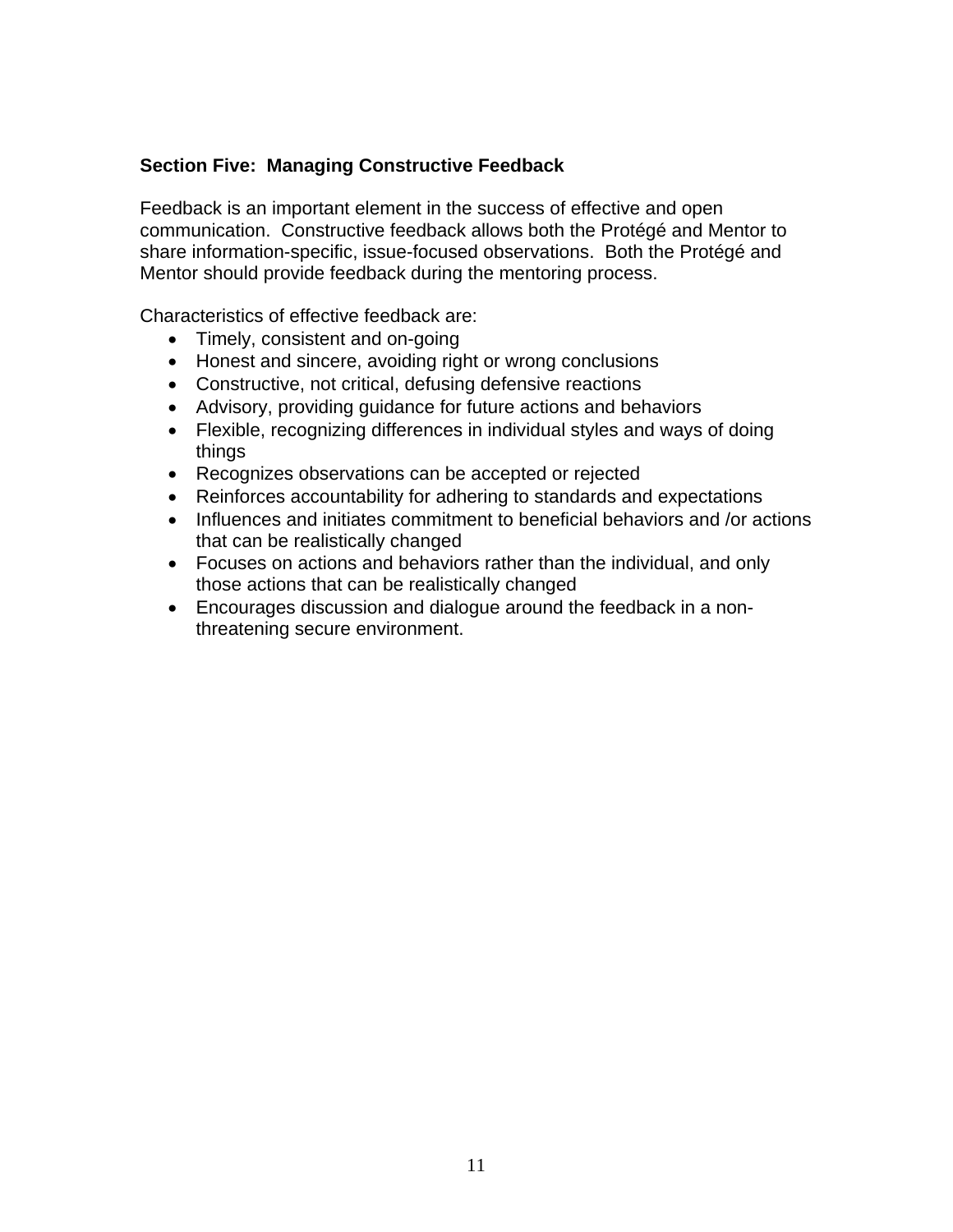### **Section Six: Protégé/ Mentor Checklist**

#### **Pre-meeting activities**

- 1) Schedule meeting (date, time, place)
- 2) Develop agenda
- 3) Send confirmation of meeting with agenda and/or event information
- 4) Bring materials required for meeting (worksheet etc)

### **Meeting Activities**

- 1) Discuss agenda items
- 2) Determine action items for next meeting
- 3) Determine meeting location, date and time

### **Post-meeting Activities**

- 1) Develop next meeting's agenda and forward to Mentor
- 2) Send follow-up communiqué
	- a. Thank partner for meeting and express appreciation
	- b. Confirm commitment to next meeting
	- c. Attach agenda for next meeting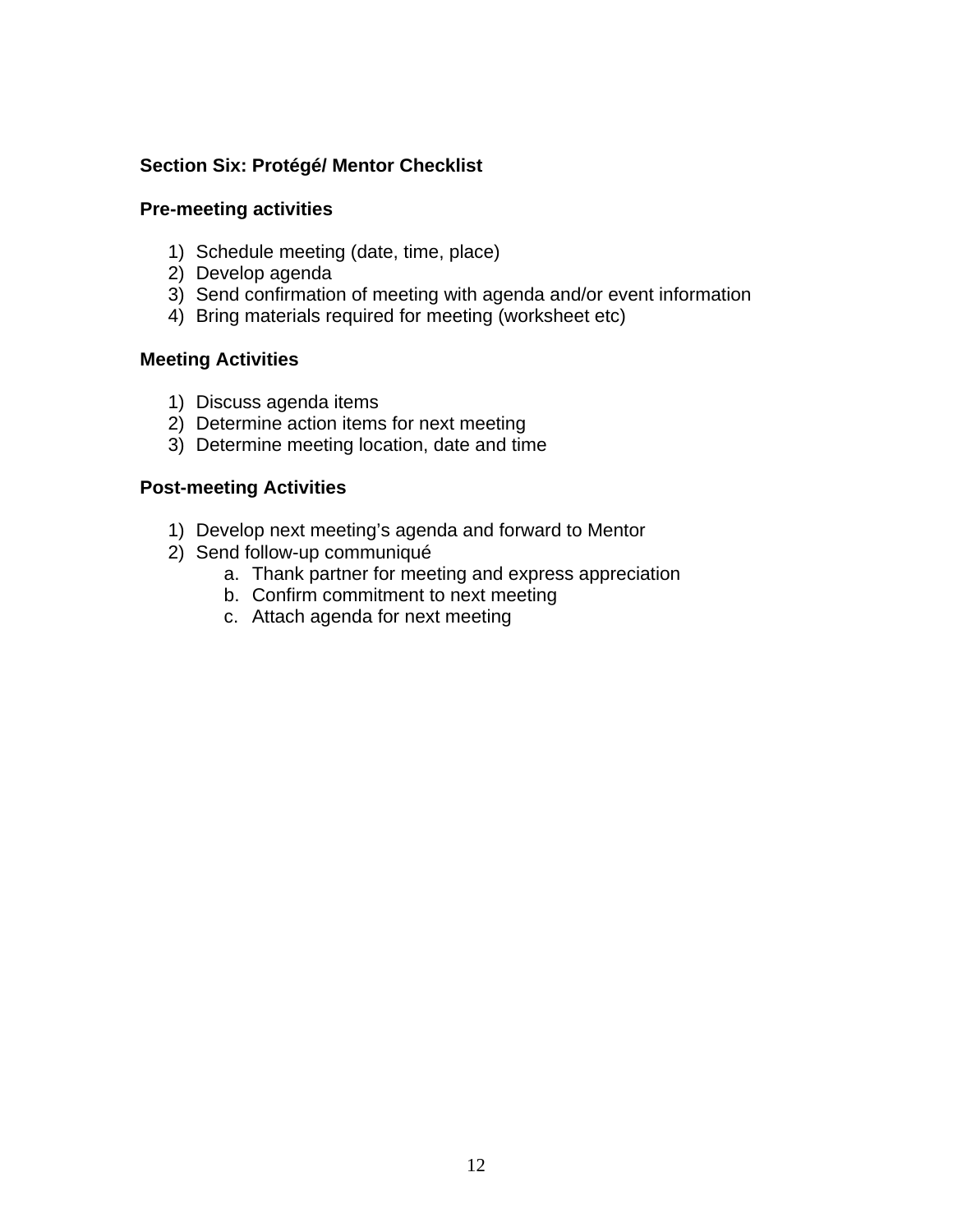#### **Section Seven: Application and Assignment of Mentors**

Students interested in the mentoring program must apply, using the form that follows on the next page. Applications are considered by the EES Program's Advisory Council at its periodic meetings (three times a year). Mentors are assigned based on their availability and mutual interests with applicants.

Once a mentor is assigned, applicants are sent the contact information of the mentor. The expectation is that the protégé will initiate contact with the mentor and schedule a meeting, following the guidelines in Section Four ("Getting Started").

In keeping with the philosophy that mentoring is initiated by and led by the protégé, the program follows a "three-month rule". If a protégé has not initiated or maintained contact with the mentor for a period of three months, that relationship will be considered to have ended, and the protégé will be informed of this.

Should this occur, the protégé in question may reapply for the mentoring program, by again filling out and sending the application form that follows.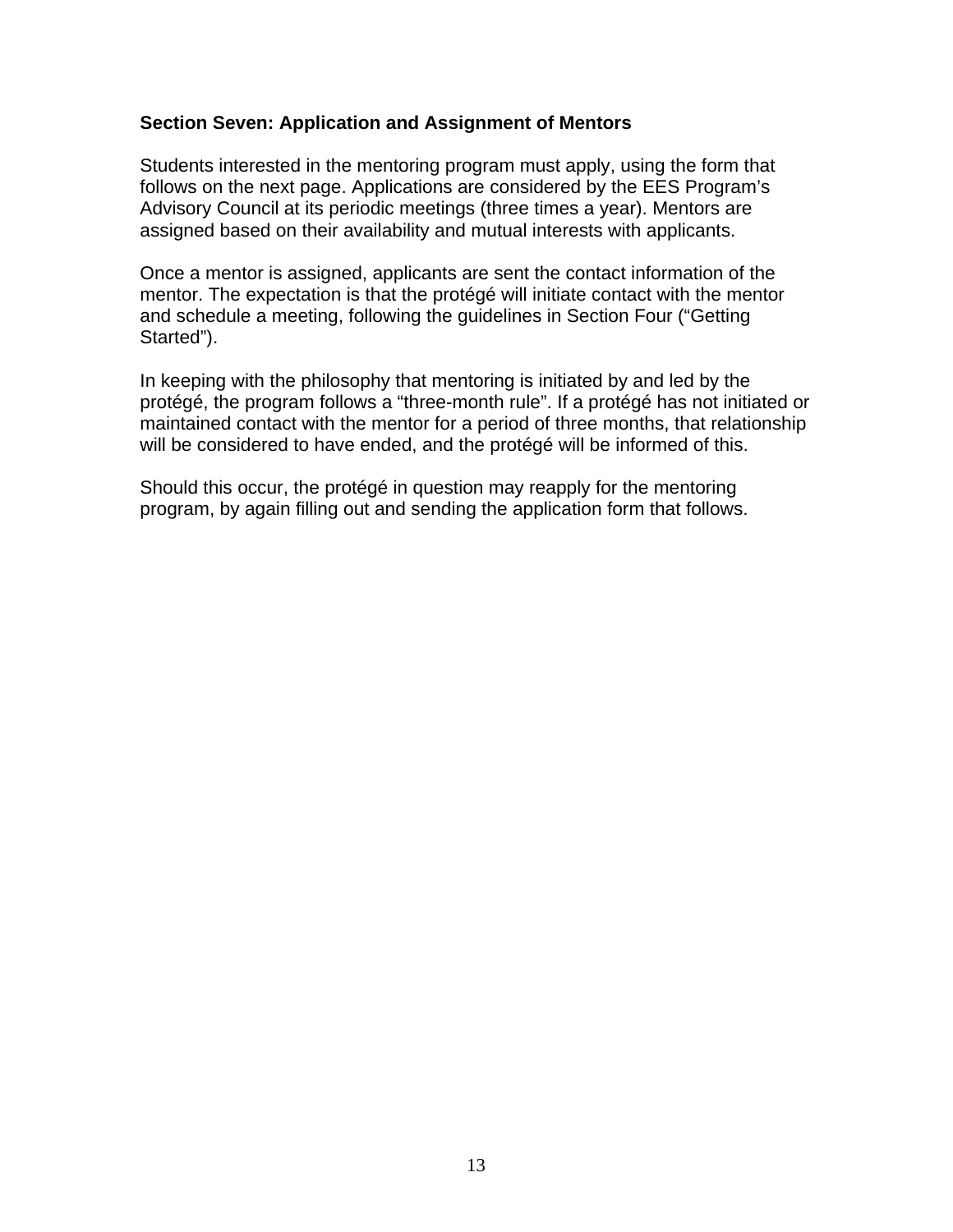### Protégé Application for UTA EES Mentoring Program

Fill this out and return it to Dr. James P. Grover Director, EES program Box 19498, University of Texas at Arlington Arlington, TX 76019

Name: \_\_\_\_\_\_\_\_\_\_\_\_\_\_\_\_\_\_\_\_\_\_\_\_\_\_\_\_\_\_\_\_\_\_\_\_\_\_\_\_\_\_\_\_\_\_\_\_\_\_\_

Address: \_\_\_\_\_\_\_\_\_\_\_\_\_\_\_\_\_\_\_\_\_\_\_\_\_\_\_\_\_\_\_\_\_\_\_\_\_\_\_\_\_\_\_\_\_\_\_\_\_\_

Phone: \_\_\_\_\_\_\_\_\_\_\_\_\_\_\_\_\_\_\_\_\_\_\_\_\_\_\_\_\_\_\_\_\_\_\_\_\_\_\_\_\_\_\_\_\_\_\_\_\_\_\_\_

Area of Study: <u>and the study:</u> the study of  $\mathcal{L}$  is a study of  $\mathcal{L}$  is a study of  $\mathcal{L}$  is a study:

Tell us what you hope to gain from your mentoring experience?

Tell us what areas you are most interested in learning about?

What kind of mentor would you prefer? Male \_\_\_\_\_ Female \_\_\_\_ Either \_\_\_\_

Are there any constraints regarding travel, scheduling etc that we should know about when placing you with a mentor?

Are there any other issues that might help us in pairing you successfully with a mentor?